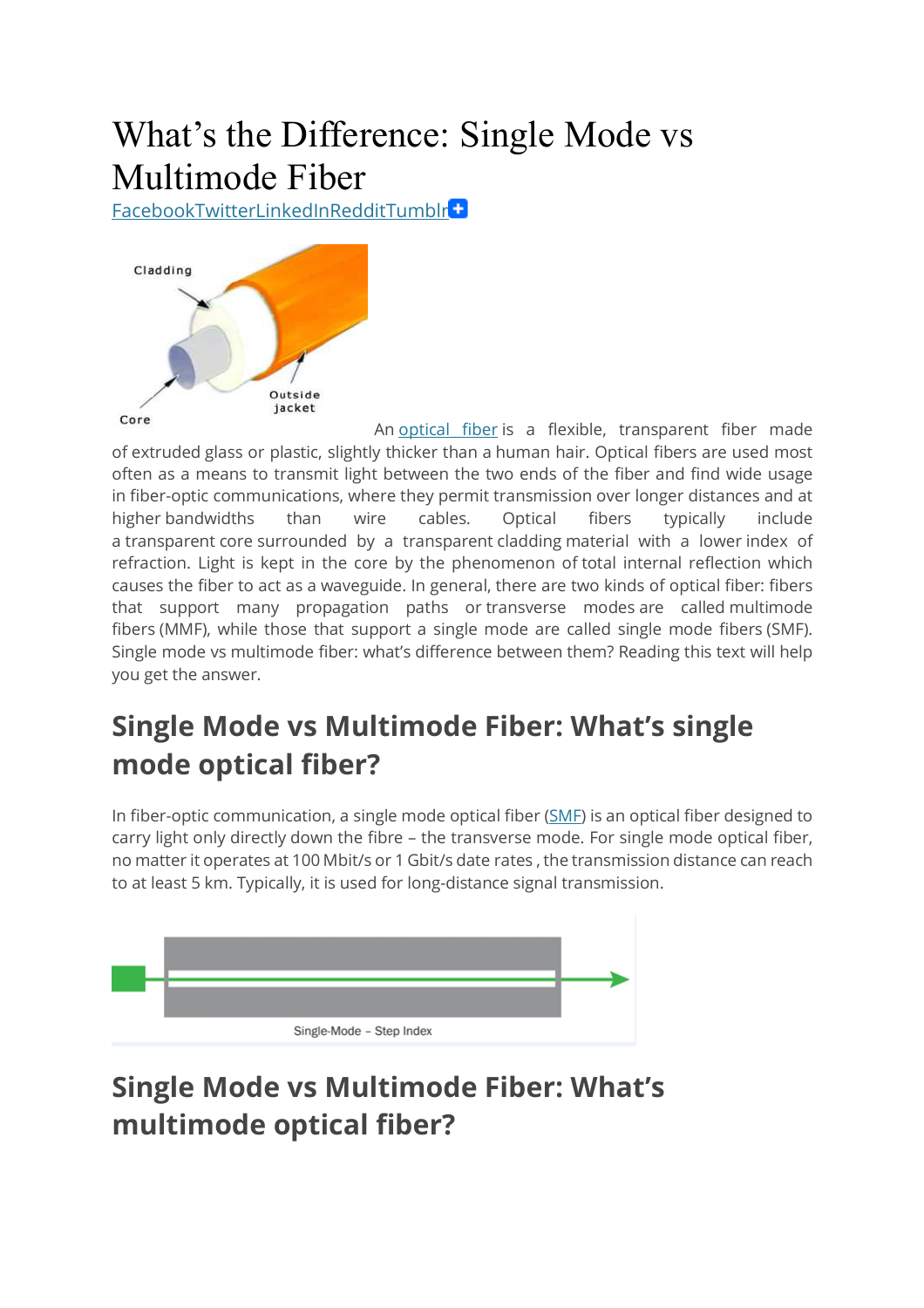Multimode optical fiber (MMF) is a type of optical fiber mostly used for communication over short distances, such as within a building or on a campus. Typical transmission speed and distance limits are 100 Mbit/s for distances up to 2 km (100BASE-FX), 1 Gbit/s up to 1000m, and 10 Gbit/s up to 550 m. There are two kinds of multimode indexes: step index and graded index.



### **What's difference between single mode optical fiber and multimode?**

### **Core diameter**

The main difference between multimode and single mode fiber is that the former has much larger core diameter, typically has a core diameter of 50 or 62.5 µm and a cladding diameter of 125 µm. While a typical single mode fiber has a core diameter between 8 and 10 µm and a cladding diameter of 125 µm.



**Optical source**

Both lasers and LEDs are used as light sources. Laser light sources are significantly more expensive than LED light sources however they produce a light that can be precisely controlled and which has a high power. Because the LED light sources produce a more dispersed light source (many modes of light) these light sources are used **with** with multimode cable. While a laser source is used (which produces close to a single mode of light) with single mode cable.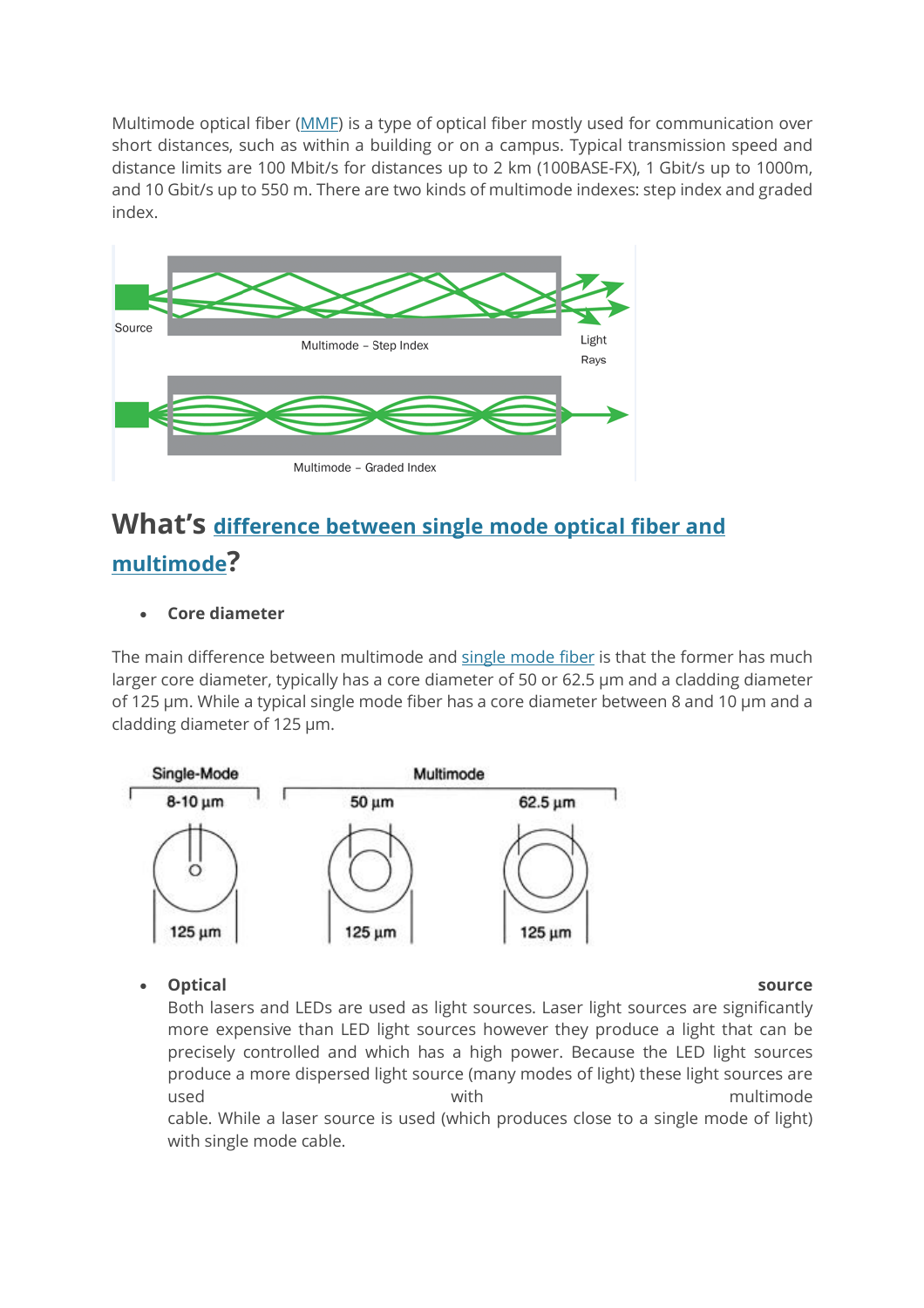

### **Bandwidth**

Since multimode fiber has a larger core-size than single mode fiber, it supports more than one propagation mode. Besides, like multimode fibers, single-mode fibers do exhibit modal dispersion resulting from multiple spatial modes, but the modal dispersion of single mode fiber is less than multi-mode fiber. For these reasons, single mode fibers can have a higher bandwidth than multi-mode fibers.

#### **Jacket color**

Jacket color is sometimes used to distinguish multimode cables from single mode ones. The standard TIA-598C recommends, for non-military applications, the use of a yellow jacket for single mode fiber, and orange or aqua for multimode fiber, depending on type. Some vendors use violet to distinguish higher performance OM4 communications fiber from other types.



#### **Modal dispersion**

The LED light sources sometimes used with multimode fiber produce a range of wavelengths and these each propagate at different speeds. This will lead to much modal dispersion, which is a limit to the useful length for multimode fiber optic cable. In contrast, the lasers used to drive single mode fibers produce coherent light of a single wavelength. Hence its modal dispersion is much less than multimode fiber. Due to the modal dispersion, multimode fiber has higher pulse spreading rates than single mode fiber, limiting multimode fiber's information transmission capacity.